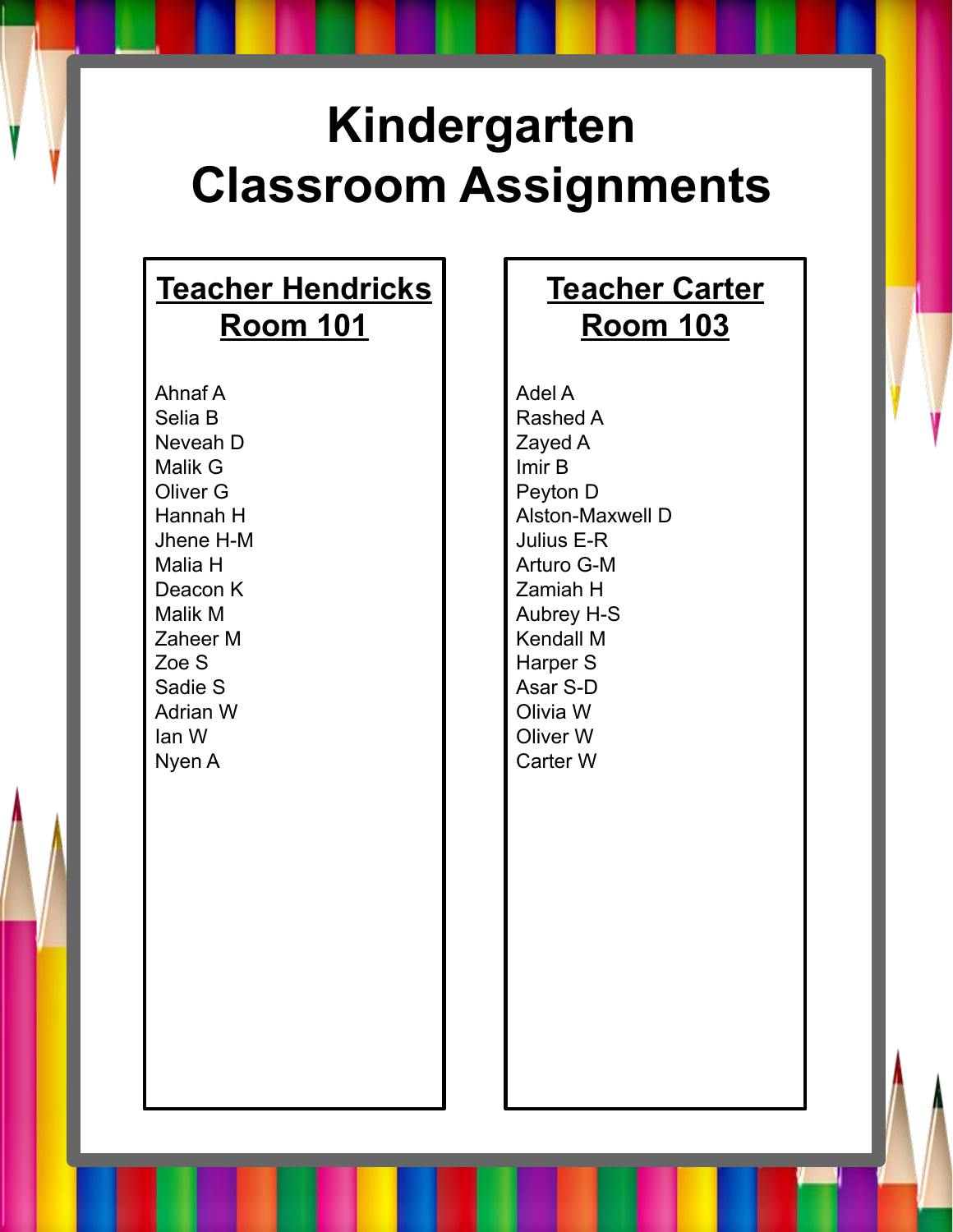# **First Grade Classroom Assignments**

#### **Teacher Amy Room 102**

Zahira A Allure C Cydney C Luo Fei M Xena P-W Amelia T Khiylee W Kay'Lee W Joselin L Lay'La Rose H Ava B Bella S Taron B Abdul-Karim C Quinten G Marcus H Nasir P Karim S Eli S-B John S Desmond T Ryland B Gessiah C Wilbert N King A

### **Teacher H Room 200**

Annaba I Cali C Daveah C Kaylin B Malay C-B Mia M Randi W Rio L Kennedy S AvaLa'ren M Demi W-I Dior W-I Ayyub J Fletcher G Julian Q Langston B Lincoln B Mason M Sebastian R Sebastian W Samuel L Tanzir A Benjamin W Humza H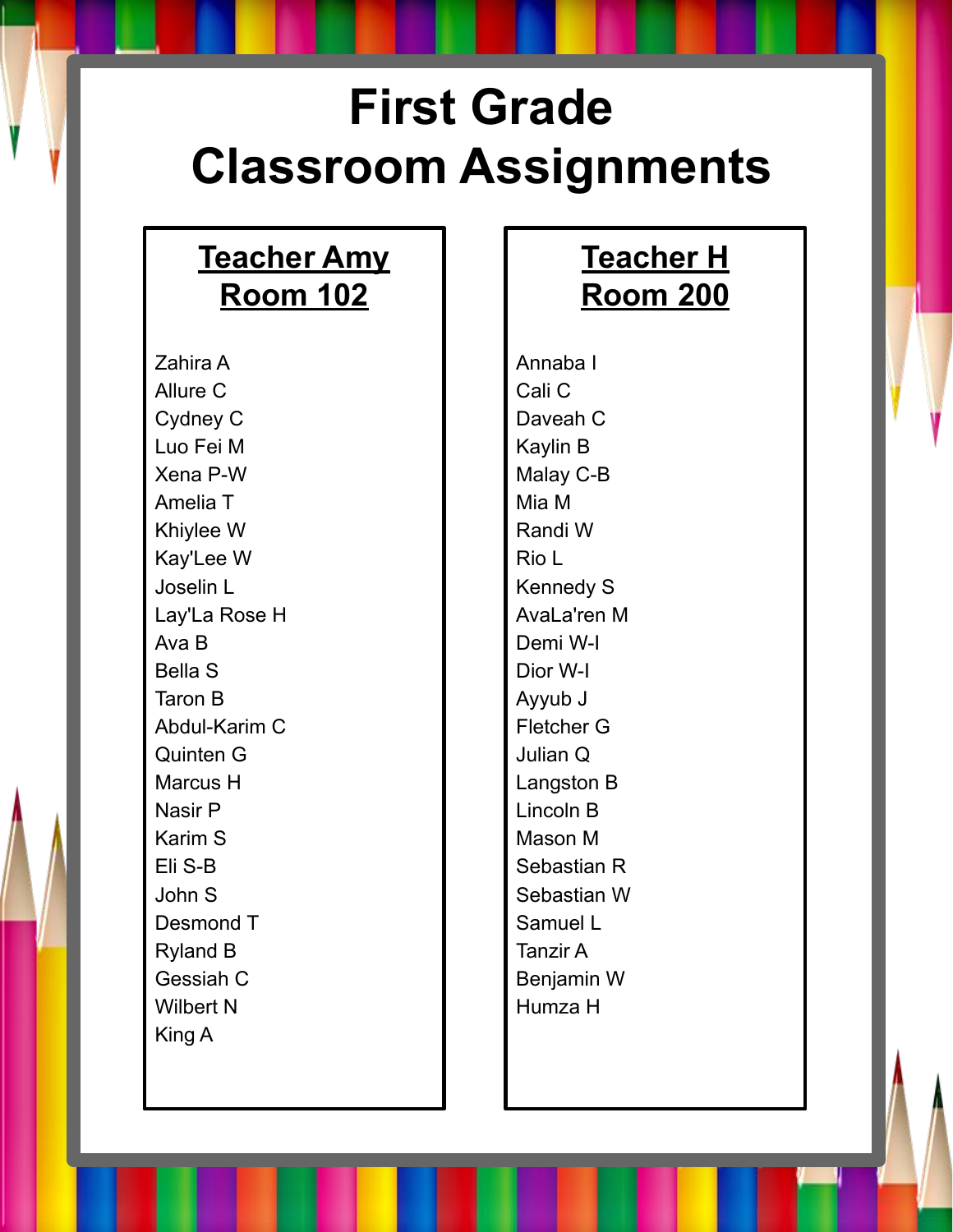# **Second Grade Classroom Assignments**

#### **Teacher Jackie Room 204**

Kauthar A Londyn C Jada C Camilla G Muhleeha G Kierston M Shamaela N Zahiyah P Madison R-S Sage S Addison W Amber W Amira Y Jaye F-D Ethan A Saafir A Kauai A Mason B Jalen B Calvin F-J Saadnan M Aleem R Idris F Dawsen K Khaliq D

### **Teacher Gill Room 207**

Saniyah A Dyia A Makari B Maddison B Nevaeh F Paige H Imala J Arielle L Zhaniyah P Paz R Suhaila S Lila W London W Mila G Jacob E-R Jacques H Terrence J Adrian M-S Jacob M-Pl Araaf O Apollo P James T Elijah F Tye H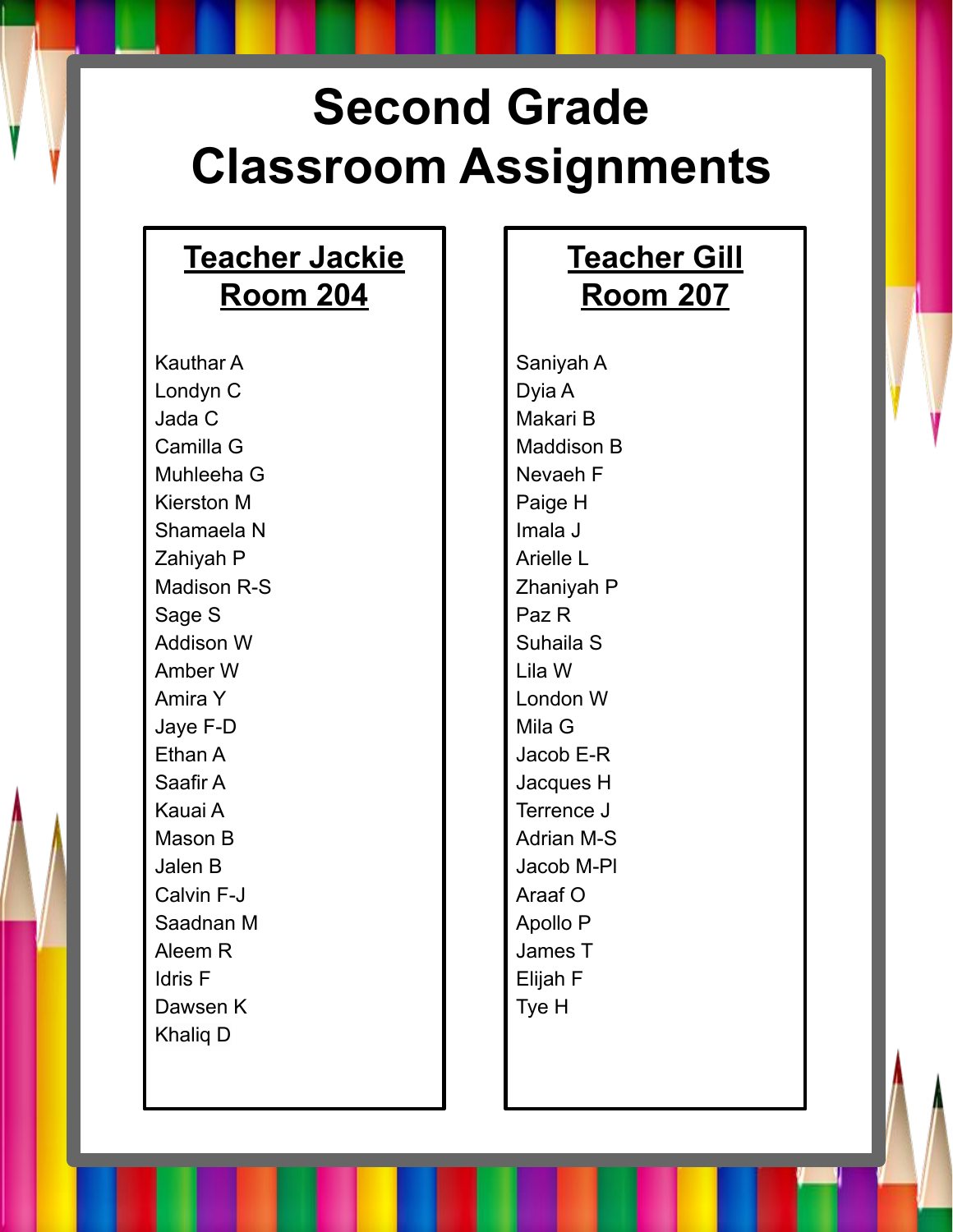# **Third Grade Classroom Assignments**

#### **Teacher Ridgway Room 202**

Skylah T-A Samiyah F Logan S Bella K Zoe K Wathiqa B Charlotte E Daniya B Nylah R Sayda A Zoe B Semaan Y Thea T Madison B Mason P Isiah W Joshua T-K Elijah G Hampton M-J Mkale F Safiqul R Nadir F Jayden S Robert J Zhaair P

#### **Teacher McBride Room 205**

Tauree C Nasirah H Kimora B Madison H Zoeie T Amira P Amber W Raida M Jade S Dimi T Aubrey P Hamayah D Salayah B-J Louisa L Zoe B-T Sadeem L Aydan W Eli W Caine B Charles J Zafir M Armon C Mekhi M Niear P Brandon S Yanxi L Rohan R